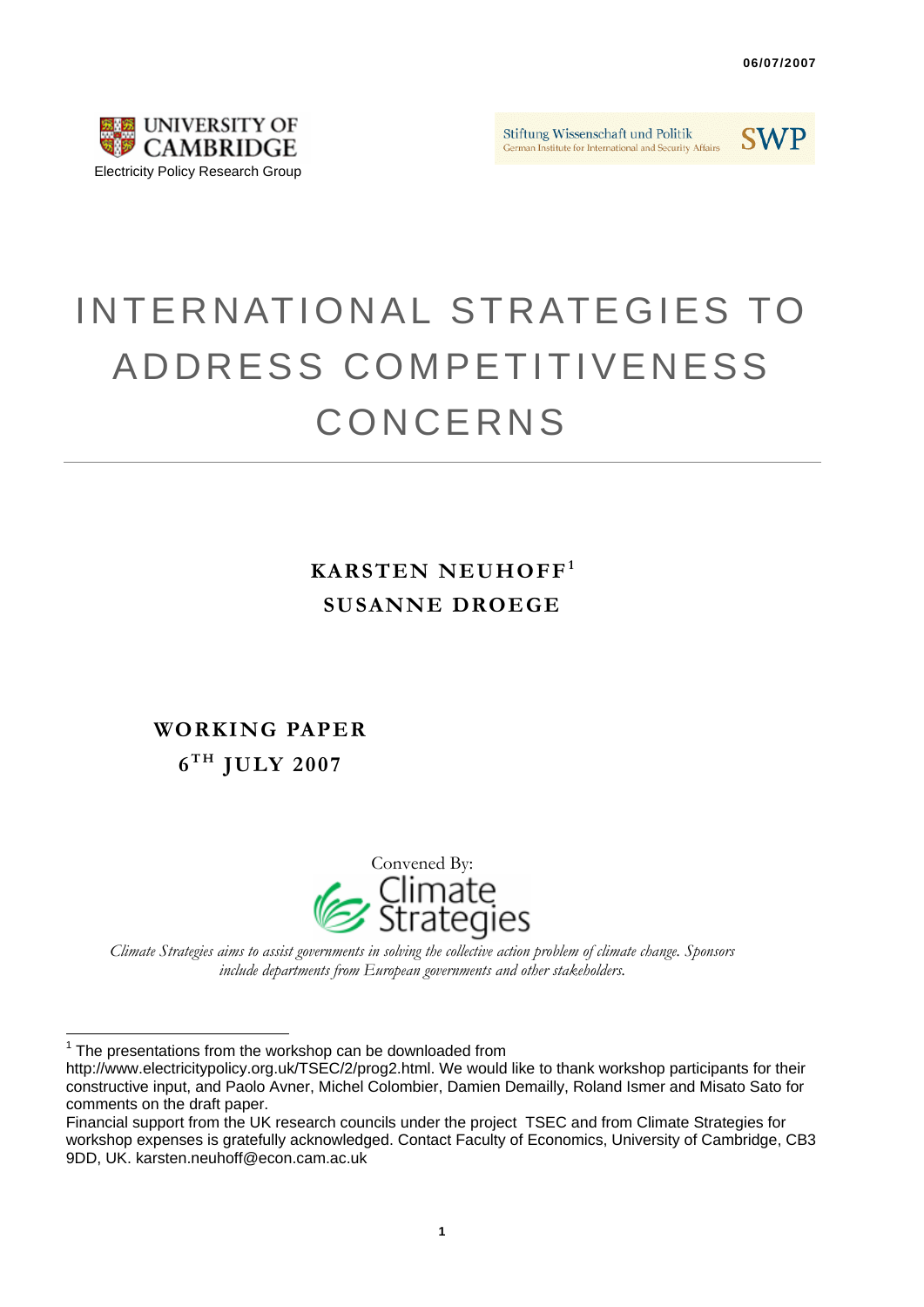**06/07/2007**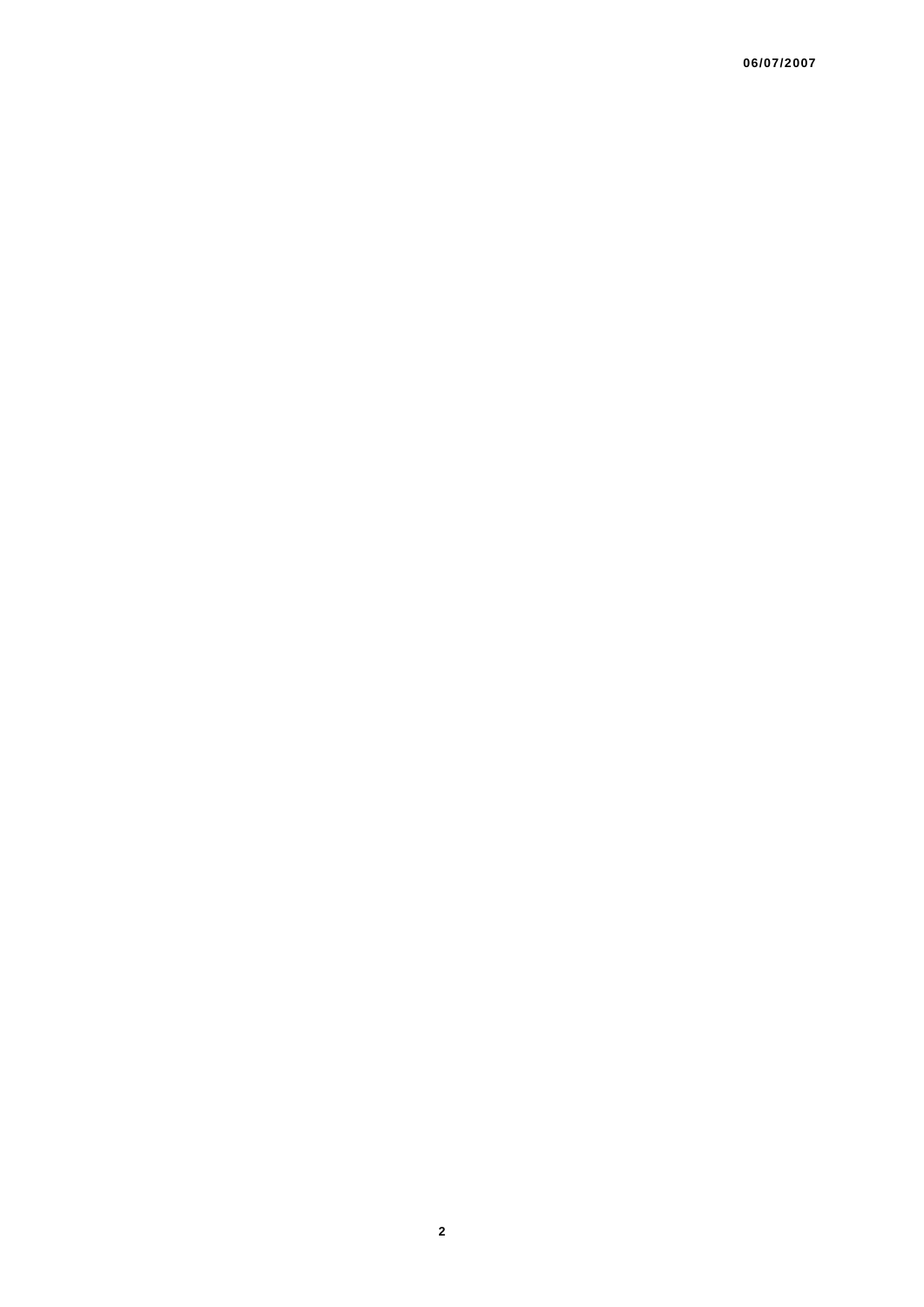# **INTERNATIONAL STRATEGIES TO ADDRESS COMPETITIVENESS CONCERNS**

# **Background and Objective:**

If countries and regions implement climate policy with significantly different  $CO<sub>2</sub>$  price signals, then this might result in leakage and competitiveness distortions. The workshop discussed methodologies and empirical data to assess which sub-sectors could be affected and what strategies would be available post 2012 to address concerns in these sub-sectors. The workshop build on the results of previous round tables on investment security, and on sectoral agreements and output based allocation to address competitiveness concerns. The role of export taxes and border adjustment as means to address leakage concerns was also discussed.

# **1 Panel 1: Quantifying the impact on industrial competitiveness**

How are trade-exposed industries affected in regions where government implements a higher  $CO<sub>2</sub>$ price signal? This session presented and discussed approaches using quantitative analytical tools qualitative strategic approaches and quantitative estimations based on estimations of historic trade elasticities. An additional dimension that received increasing attention during the discussion relates to the demand-side substitution effect - to what extent  $CO<sub>2</sub>$  prices drive a substitution away from CO<sub>2</sub> intensive (intermediary) products and thus contribute to emission reductions?

#### **1.1 The quantitative analytic approach has three dimensions:**

The cost increase industry faces due to  $CO<sub>2</sub>$  prices can be compared to the value added, a metric referred to as "Value at Stake".

At an aggregate level – looking at the EU economy – costs for  $CO<sub>2</sub>$  allowances (at 15 Euro/t  $CO<sub>2</sub>$ ) correspond to 0.4% of GDP. At this level they do however not increase cost for European industry by 0.4%, because where allowances are sold government can use the revenue to reduce other taxes.

The analysis focuses on sectors and sub-sectors using 3 and 4 digit resolutions of Standard Industry Classification (SIC 92). It identifies specific sectors that have (i) high process emissions of  $CO<sub>2</sub>$ , (ii) high energy consumption resulting in  $CO<sub>2</sub>$  emissions (iii) high electricity consumption and cost increases if electricity prices reflect  $CO<sub>2</sub>$  costs. The analysis using the 4-digit level highlights that  $CO<sub>2</sub>$  emissions tend to be found in specific sub-sectors within each industrial sector. As the  $CO<sub>2</sub>$  insensitive sub-sectors do not correspond with the GVA (gross value added) intensive, the cost increase relative to value added increases as the sectoral resolution is higher.

The analysis based on German and UK data identified similar sub-sectors that exhibit high cost increases relative to value added, and a more detailed comparison of the data is envisaged. It suggests that the cost increase relative to value-added ("Value at Stake") is a robust quantitative indicator.

The second dimension of competitiveness relates to the **international trade exposure.** Sectors with significant volumes of imports from and exports to countries outside of the area with high  $CO<sub>2</sub>$ price signal are likely to pass not all the  $CO<sub>2</sub>$  costs to product prices. However, trade-intensity is an imperfect indicator for the ability of sectors to pass on  $CO<sub>2</sub>$  costs to product prices, because international trade exposure is a dynamic parameter that depends on and can change with the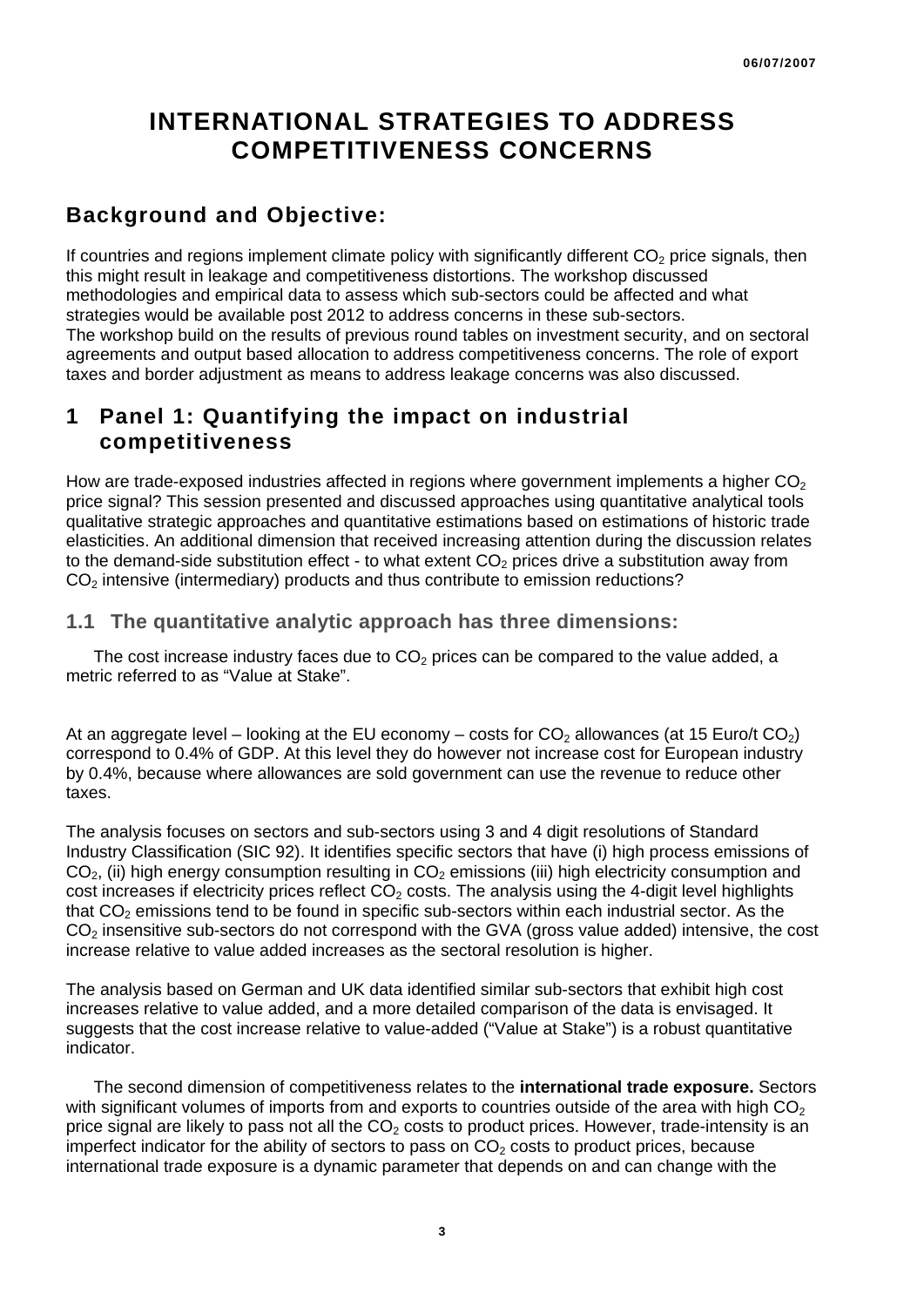industry structure of a country. For instance, while the level of steel traded outside of the EU is insignificant for Germany, it represents a large component of the UK market.

The third dimension of competitiveness was introduced with the value chain. [Figure 1](#page-3-0) illustrates the consecutive steps involved in steel production. First, in the basic oxygen furnace (BOF) iron ore is reduced to semi finished steel, which is then hot rolled and subsequently further refined to specific iron and steel products. Most  $CO<sub>2</sub>$  emissions result from the first stage, therefore cost increase relative to value added is highest at this stage. The wider these costs are spread across subsequent production steps, the lower will be the relative cost impact.



<span id="page-3-0"></span>*Figure 1 Value chain of steel production* 

First, this raises the question as to whether parts of the value chain can be relocated individually. If semi-finished steel is produced in a region with lower  $CO<sub>2</sub>$  prices, then most of the cost increase due to  $CO<sub>2</sub>$  emissions is avoided. The effort required for this relocation is lower than for the relocation of the wider value chain, so is the impact for the overall economy. However, as most  $CO<sub>2</sub>$ emissions are related to this production stage, the leakage effect remains of a similar size.

Second, integrated steel works historically combine BOF with hot rolling. The current trend is to strengthen the link by directly using the melted steel from BOF for hot rolling, so as to avoid energy consumption in repeated heating cycles. The stronger link reduces the incentive for re-location. However, this also implies that once a relocation incentive from high energy costs exists, there might be a relocation not only of the BOF but also of the hot rolling plant.

Third, in the figure the cost increase due to  $CO<sub>2</sub>$  in later production steps can be identified by comparing the total cost increase (solid lines) to the cost increase induced from the BOF (dashed line). This later cost increase is relatively low, suggesting that the dominant concern for competitiveness relates to emissions associated with the first production stage producing the rather homogeneous product 'semi-finished steel'. This product can be easily measured by its weight even in its contribution to subsequent production stages.

Combining the assessments from the sub-sectoral analysis with a preliminary judgment as to the role within the value chain, one might draw the following conclusions.

Semi finished steel, clinker (input for cement), lime, basic glass and perhaps basic chemicals from steam cracker (ethylene, propylene, butene and aromatics) and ammonia as well as pulp have the characteristics of high  $CO<sub>2</sub>$  intensity, relatively low value added and tend to be rather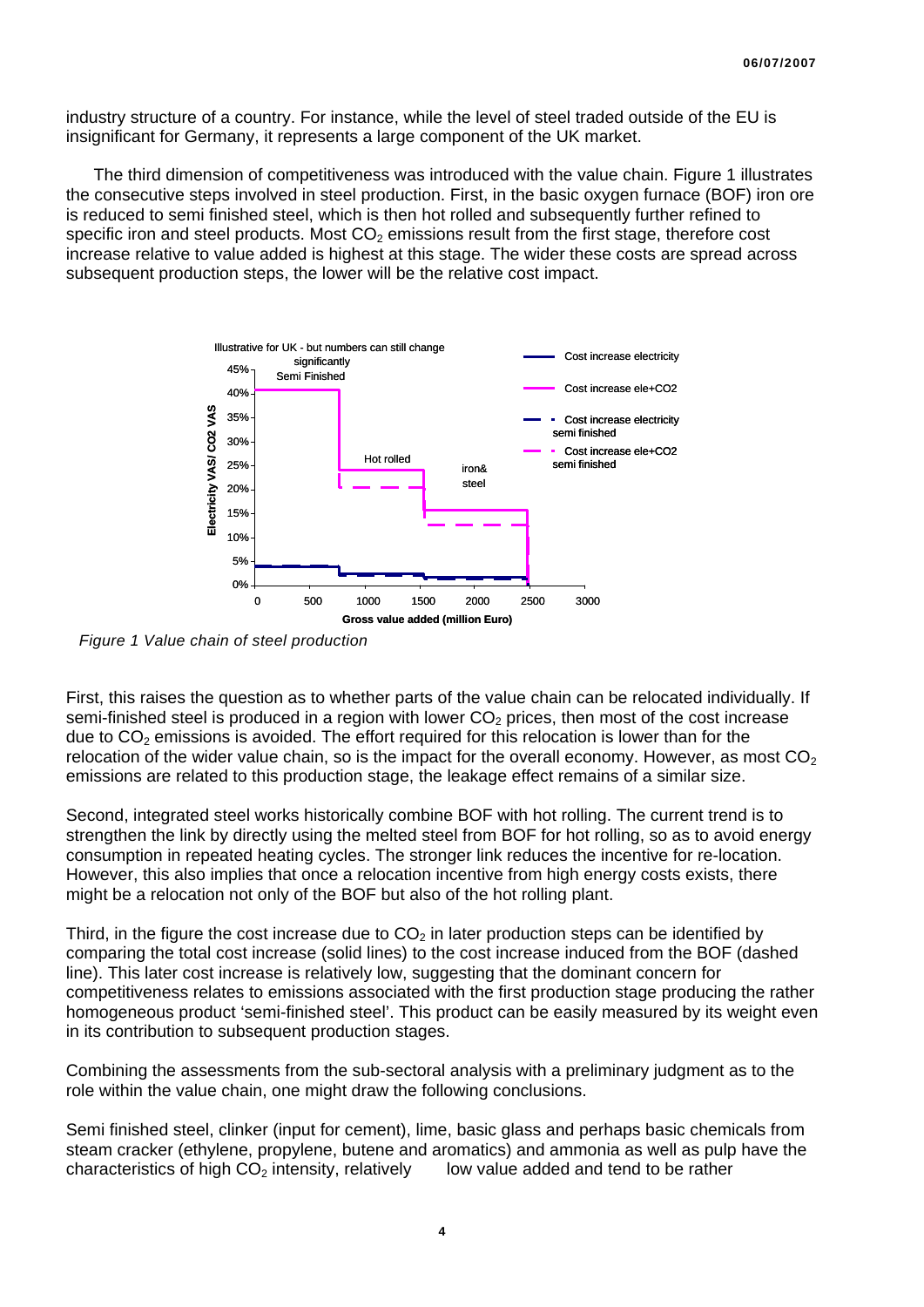homogeneous products that are already or can be internationally transported.

Chlorine, aluminium and copper also have high costs increases, in their case due to electricity price increases. Chlorine is a very hazardous substance and therefore transport might be restricted, leaving aluminium and copper as the two dominant substances exposed to electricity price increases.

## **1.2 Qualitative Strategic Assessment**

The preceding discussion focused on the impacts of  $CO<sub>2</sub>$  prices on cost structures. For several commodities production has been maintained and even additional investment has been observed in regions that exhibit significantly higher cost structures. This can be explained by **product attributes**  defined in a wider sense (transport, trust, quality, trade barriers, etc.). Production close to (industrial) consumers allows better timing and quicker responses to customer demand and creates a higher level of trust. Uncertainties about transport cost, potential trade barriers and other bottlenecks translate into additional risk discounts or costs with international production. While the rapid globalisation of players in the steel, cement and chemical industry might reduce some of these barriers, additional uncertainties are emerging, e.g. relating to transport costs and other policy responses to climate change. While surveying industry participants might reveal the relative importance of different product attributes, it is more difficult to quantify their absolute impact.

A second dimension relates to strategic considerations of companies.  $CO<sub>2</sub>$ -intensive production processes of semi-finished steel, cement production, or steam crackers for chemicals exhibit high capital costs. Most of these costs are recovered in years when scarce production capacity results in scarcity premia. Hence producers are used to taking long-term perspectives on investment and operational decisions. But this does not imply that structural changes cannot transform the industry. For example, integrated steel mills used to buy iron ore and coal on global markets. High scarcity prices for iron ore cut into the margins of steel companies that did not own iron ore mines and induced vertical integration.

The discussion confirmed that the impact of  $CO<sub>2</sub>$  price differentials on corporate decisions is strongly influenced by product attributes and the strategic perspectives taken by management. Further research to understand and quantify the impacts focusing on the specific characteristics of individual sectors would be very valuable. The challenge is that multiple story lines can be used to justify behaviour *ex post* and even more so to describe future strategies. This complicates the use of robust evidence as input for political processes.

## **1.3 Quantitative Estimations**

Some quantification of how trade flows are affected by price differentials is in principle possible and can be calibrated using historic responses of trade flows to price differentials. As historic trade flows were observed in the presence of above described product attributes, the estimations should reflect these attributes. Combining these estimations with estimations about the price pass through of  $CO<sub>2</sub>$ costs to product prices, Demailly and Quirion (2007) estimated the impact of  $CO<sub>2</sub>$  price differentials.

While the qualitative results are plausible, the absolute numbers might underestimate the competitive distortions from asymmetric  $CO<sub>2</sub>$  prices for the following reasons: First, trade elasticities are typically estimated using annual price changes, and might therefore not reflect investment or other strategic decisions discussed in the previous section. Second, in order to reflect the different product attributes, the model has to assume separate demand channels for domestic and foreign products. This might underestimate the level of product homogeneity. Third, the level of sectoral aggregation does not reflect the opportunity of separate imports of intermediary products like clinker or semi-finished steel.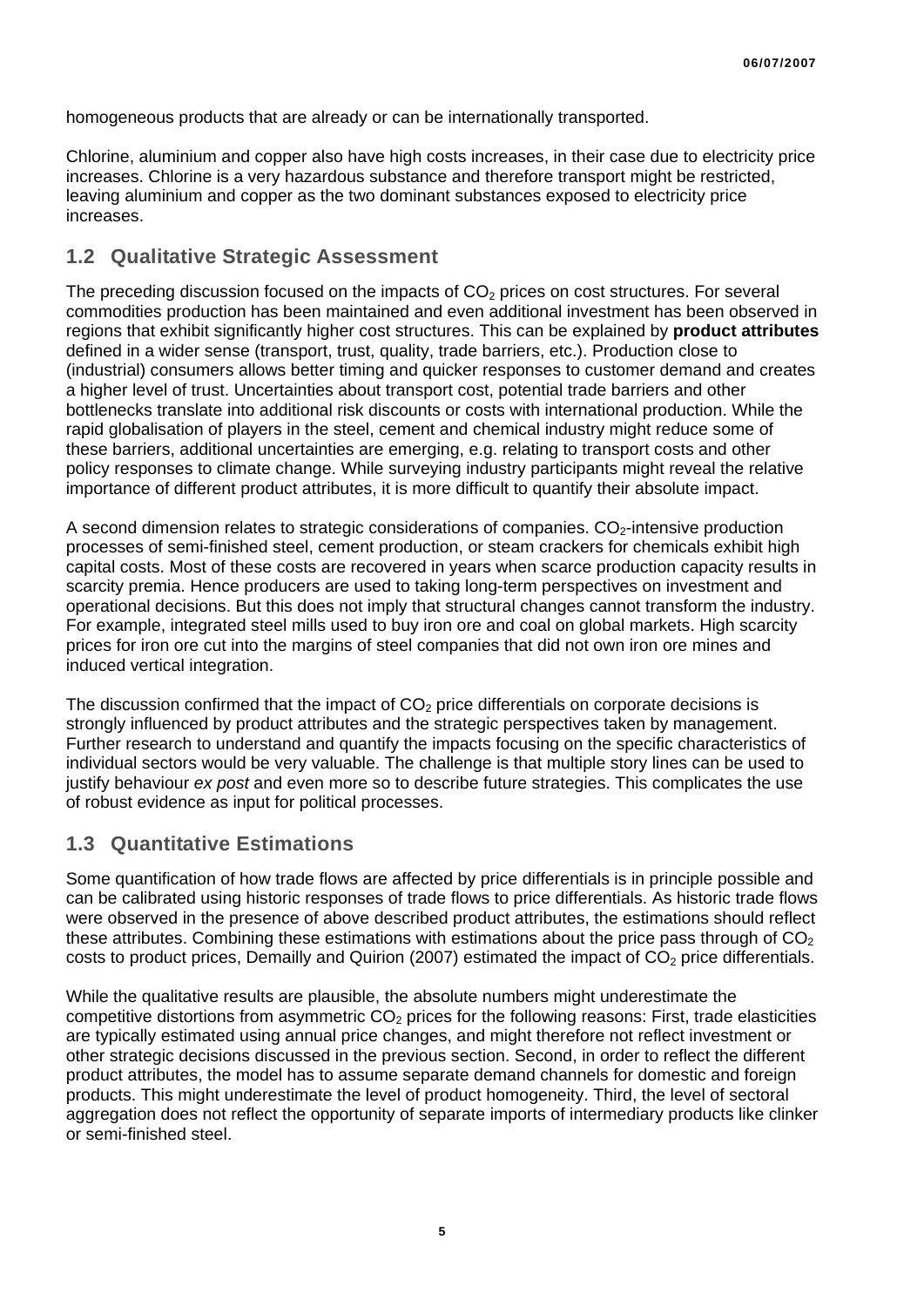The approach thus offers a promising avenue that allows qualitative comparison of different effects, but requires further research to provide robust quantitative results.

## **1.4 Demand impact**

An additional dimension of competitiveness impacts that is often overlooked in the debate is the impact of product price increase on demand substitution. Starting with the hypothesis that higher product prices can shift demand away from  $CO<sub>2</sub>$  intensive products, this study examined the level of price change required to induce demand response. As indicated in [Figure 2](#page-5-0) the estimates from econometric regressions using dynamic panel models were found to be significant.

These results underline the importance of effective pricing incentives to drive consumption away from CO<sub>2</sub> intensive products. Measures designed to level the playing field between domestic products (produced subject to a positive  $CO<sub>2</sub>$  price) and imported products (from countries without a CO<sub>2</sub> price) should avoid distorting efficient pricing signals. This analysis also paves way for further research on reducing estimation uncertainties and estimating cross-elasticities between commodities.



<span id="page-5-0"></span>*Figure 2 Price elasticities of demand for several commodities – from literature and own estimations*  Source: Sato and Neuhoff

## **1.5 Should we be concerned?**

Drawing all the different aspects together, the final discussion focused on whether we should be concerned about competitiveness distortions from CO<sub>2</sub> price differentials . After all, most other taxes, regulations and infrastructure provisions are internationally heterogeneous.

Arguments for addressing leakage in specific sub-sectors are formed around the following reasoning.

Leakage. In production processes where asymmetric  $CO<sub>2</sub>$  prices lead to re-location of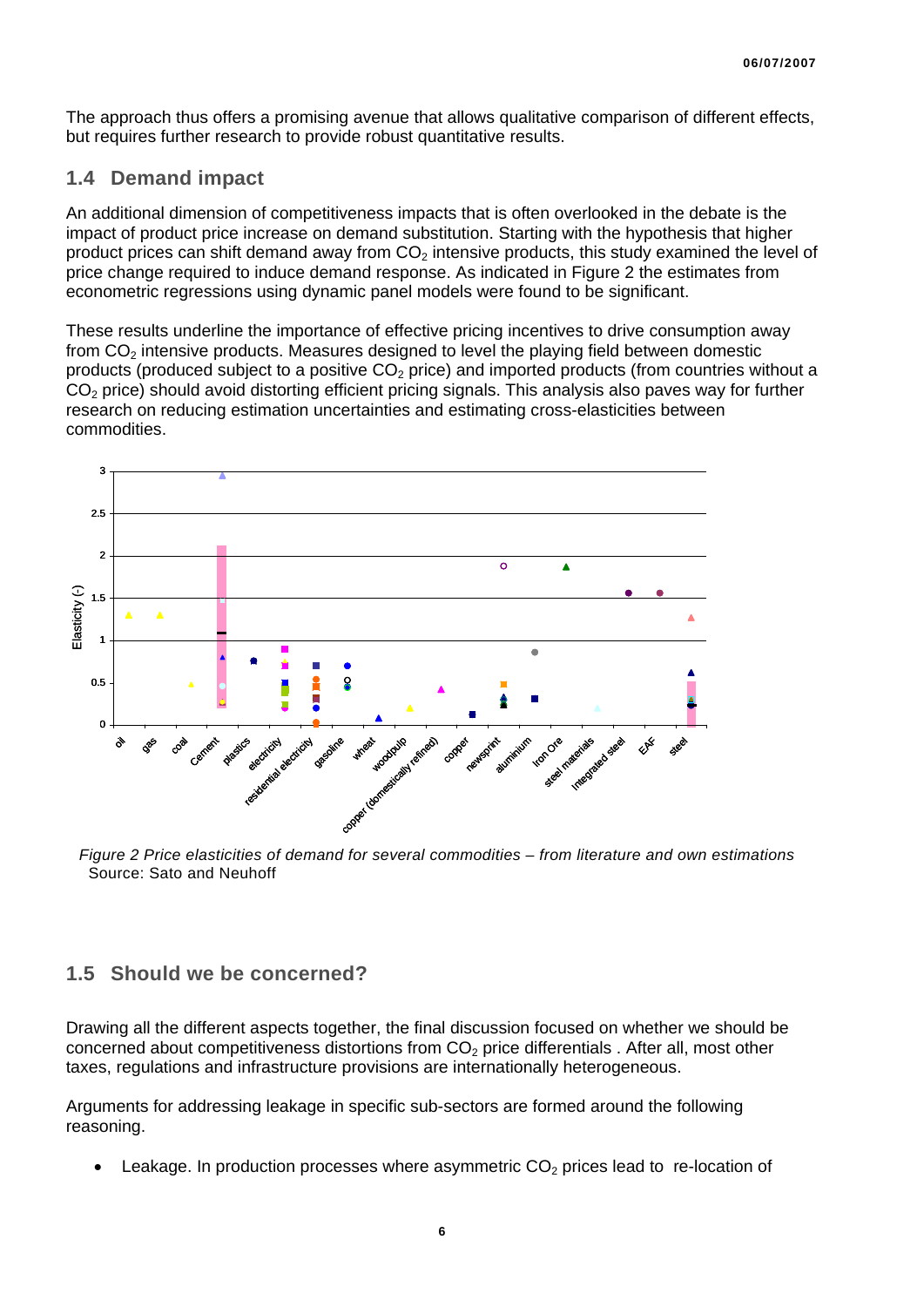investment or production, the policy will not drive domestic emission reductions and therefore reduce the domestic level of effort, i.e. relocation leads to carbon leakage.

- Pollution havens. Recent international comparison of  $CO<sub>2</sub>$  or energy efficiency of new production sites across the world give little evidence that re-located production would be more  $CO<sub>2</sub>$  intensive than domestic production. However, this picture might change if stringent  $CO<sub>2</sub>$  policies would result in different investment choices. Transport emissions must also be taken into account.
- Pass through. If strong international competition reduces pass through of  $CO<sub>2</sub>$  costs then it also reduces the substitution effect away from  $CO<sub>2</sub>$  intensive (intermediary) products.
- Dynamic incentives. Where competitiveness distortions prevent new investment into a specific production process in regions with high  $CO<sub>2</sub>$  price signals, it also reduces the incentive for innovation towards reducing the  $CO<sub>2</sub>$  intensiveness of this production process.
- Political support. The overall impact on the economy resulting from leakage might be very small (<1% of GDP). However it could be difficult to win international support for climate policy instruments, if they induce relocation, and thus job losses, rather than real emission reductions.
- Eastern Enlargement. Industrial production of basic materials like steel or basic chemicals might be more important for some new Member States of the EU. Thus, competitiveness distortions for existing or new investment choices might likewise affect these countries more. This should however not result in relaxation of the environmental regulation as it might reduce the use of best available technology and thus longer-term viability of the investment.
- Fairness. The argument of fairness emerges across various political debates. Investment choices are implied to be unfair where closure of a facility in one country can be directly linked to a new investment in regions where  $CO<sub>2</sub>$  prices are lower.

# **2 Panel 2: Economic instruments to tackle competitiveness**

The previous section illustrated that in most industrial sectors competitiveness will not be significantly affected from emission trading. Direct and indirect exposure to  $CO<sub>2</sub>$  costs are low and governments can reduce overall tax burden using revenue from  $CO<sub>2</sub>$  allowance auctions.



 *Figure 3 Three types of policies were discussed to create a level playing field for exposed products* 

Figure 3 illustrates three types of approaches that were discussed to address concerns for the remaining sectors. (2.1) Free allowance allocation using benchmarks to reduce the  $CO<sub>2</sub>$  costs and product prices in the region exposed to higher  $CO<sub>2</sub>$  costs. (2.2) A variant discussed was to provide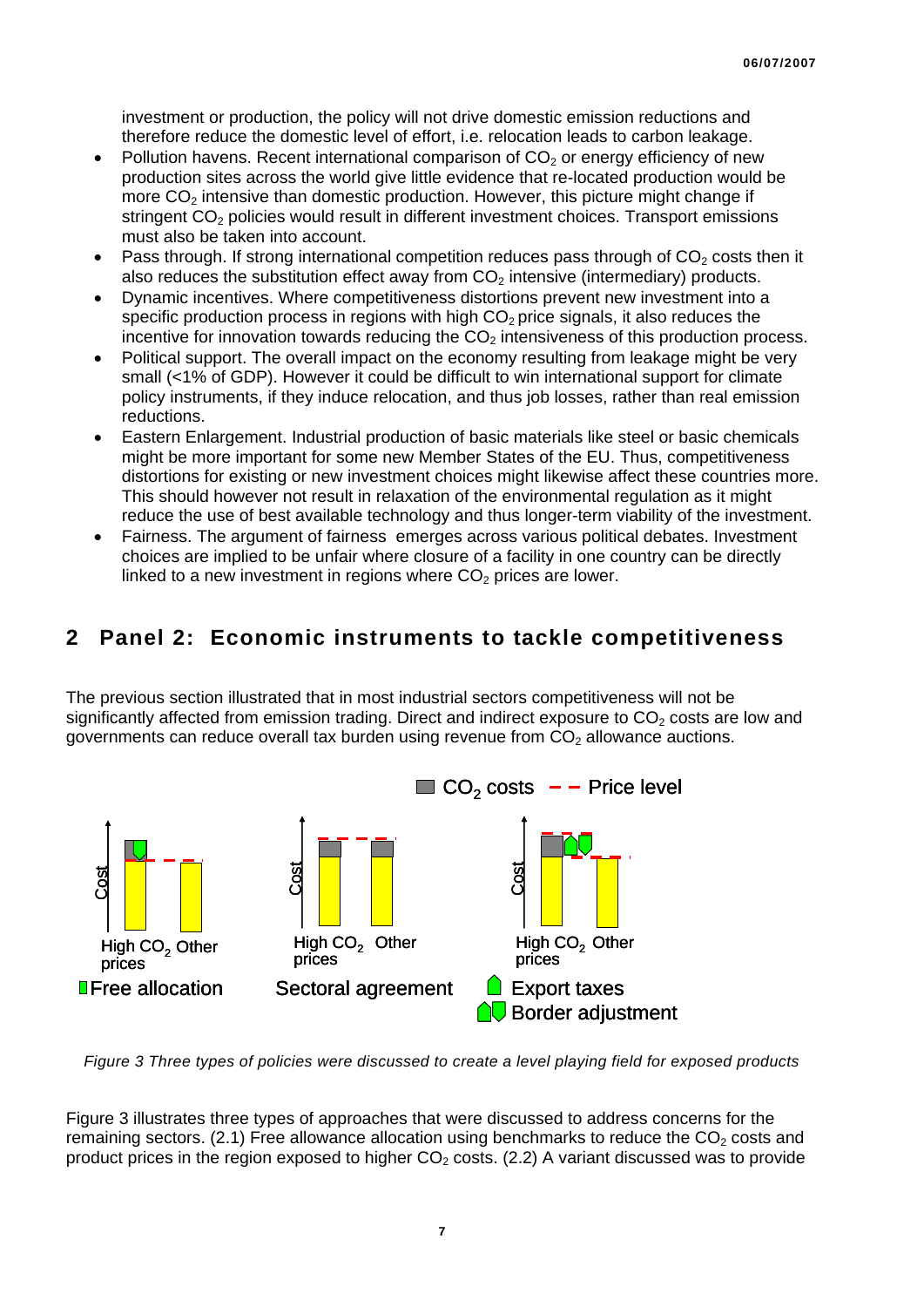direct subsidies as state aid. (2.3) Sectoral agreements to address competitiveness concerns by engaging other countries to implement similar  $CO<sub>2</sub>$  prices for industries in the specific sector. (2.4) Export taxes implemented by countries with lower  $CO<sub>2</sub>$  prices or some form of border adjustment implemented by countries with higher  $CO<sub>2</sub>$  prices.

## **2.1 Free CO<sub>2</sub> allowance allocation**

Installations that receive allowances for free do not face net-costs from emission trading. Does free allowance allocation therefore address leakage effects?

If allowances are allocated as a **lump sum** for the period 2013-2020, then this might not address leakage concerns. Installations might still decide to relocate and sell their allowances. Free allowance allocation therefore has to be made in some way conditional on continued operation if it is to address leakage concerns.

If allowances are allocated proportional to historic emissions, this creates a strong early action problem – industry has little incentives to invest in emission reductions if the result are lower future allocation levels. It is generally accepted that any free allocation should be based on some **benchmark** to at least retain the incentive to improve efficiency within the production step.

After the Commission's State Aid decisions on the Austrian NAP, the benchmark level can not exceed the  $CO<sub>2</sub>$  emissions of the best available technology. However, if industry participants fear that innovation will reduce the future benchmark level, then this creates a disincentive for innovation. Any firm that applies a new technology with lower emissions will reduce the free allocation it receives on all existing facilities. Hence the benchmark has to be set below the emission level that can be expected from any innovation so as to retain the incentive for efficiency improvement. To reflect the efficiency improvements over time, a declining benchmark rate can be announced.

The benchmark can be **applied to** (i) installed production capacity, (ii) production volumes pre 2007 (iii) to production volumes pre 2012, or to (iv) production volumes post 2012, e.g. proportional to current or very recent output.

Where industry expects production volumes are the basis for future allocation decisions, this creates an incentive to increase production (cases iii and iv). In simple economic modelling this effect reduces international leakage of production. While explicit output based allocation – as implied by option (iv) – has been deemed not acceptable by the commission, it might implicitly result from restrictive closure conditions. If allocation is conditional on exceeding threshold level of operation, this can have similar economic incentives as allocation proportional to production volumes.

However, the subsidy provided to producers prevents the product price to reflect the  $CO<sub>2</sub>$  externality costs and results in higher consumption of  $CO<sub>2</sub>$  intensive products than efficient. We suggest labelling this effect 'domestic leakage'.

Allowances can be allocated at different stages of the value chain of a production process. This can be illustrated at the example of cement production. Allowances can be allocated for the clinker production (upstream) or for the cement production (downstream).

If allocation is downstream – e.g. conditional on cement production – then this does in principle not address emission leakage as cement producers might import the  $CO<sub>2</sub>$  intensive intermediate product clinker. If however allocation is upstream to avoid cost increases of clinker, then the incentive to reduce the clinker use in the cement production is eliminated. In both cases, the conditional allocation aims to prevent the increase of cement prices, and thus undermines the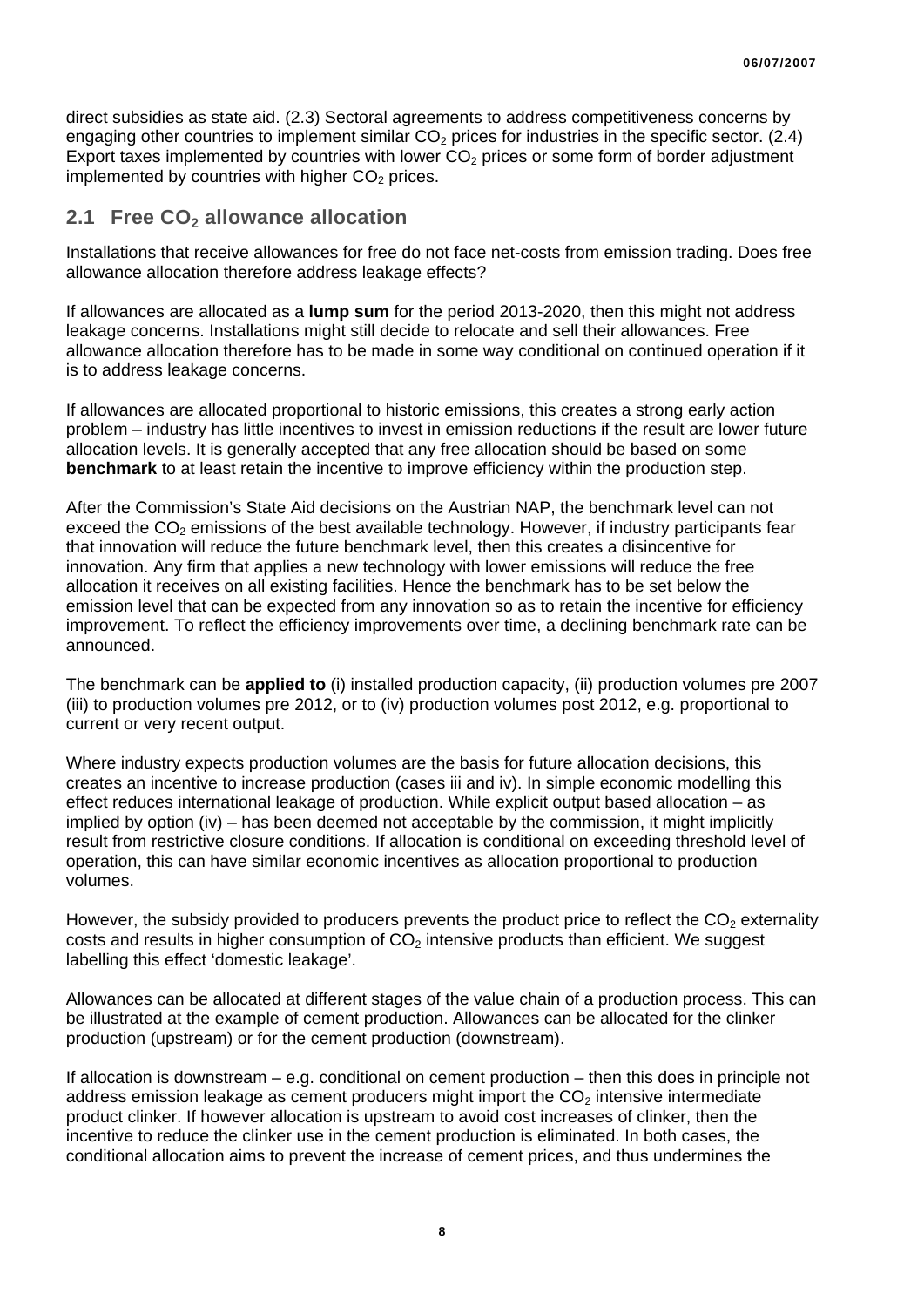substitution away from cement to less CO<sub>2</sub> intensive construction materials or more efficient use of cement (domestic leakage).

The profitability of any innovations that compete with cement is also reduced if cement prices do not reflect  $CO<sub>2</sub>$  externality costs.

Finally, the conditional free allowance allocation will likely require a precise definition of the involved production process and exact specification of the benefiting products. This will create artificial constraints for the innovation of process and products.

#### 2.1.1 Summarising

Free allowance allocation is frequently discussed as a means to address international leakage in sectors where products are competing in international markets. To the extent that free allowance allocation succeeds in preventing prices to reflect  $CO<sub>2</sub>$  externality costs, it contributes to domestic leakage. Where product prices do not reflect  $CO<sub>2</sub>$  externality costs, consumers and industry do not substitute these products at an efficient level with lower Carbon alternatives, and thus increase  $CO<sub>2</sub>$ emissions.

In addition the implementation of free allowance allocation to address leakage will require restrictive definitions of the products that are basis for free allocation, the production volume, timing, process, and perhaps even the choice of input factors. This administrative overhead can severely restrict the flexibility of operation, investment and innovation decisions of industry, and thus increase the costs of emission reductions. It will also imply that companies' financial success hinges on close government links rather than innovative and competitive market performance. This creates perverse incentives for selection of successful managers, successful companies and development of corporate strategy - damaging international competitiveness of the industry.

### **2.2 Granting direct State Aid to firms**

If state subsidies are to be allocated in order to address competitiveness concerns, the question was raised why governments would not use direct state aid for affected firms rather than using an indirect allocation of free allowances.

Thus any firm would have to demonstrate the specific circumstances that necessitate the aid, potentially resulting in evidence based allocation of subsidies.

However, if this would require a change of state aid legislation then implementation seems rather unlikely as long as unanimity is needed to change primary EU law. However, the environmental guidelines are currently under revision and might offer some opportunity to take ideas forward.

#### **2.3 Sectoral agreements**

We have explored several options of government based and voluntary industry led sectoral agreements. Addressing competitiveness is often a secondary goal underlying sectoral agreements to encouraging developing country participation.

Voluntary agreements that aim to address competitiveness concerns have to expose firms to similar levels of  $CO<sub>2</sub>$  costs. It is difficult to envisage how a firm would voluntarily join such an agreement as they are not in line with the traditional three driving forces for such agreements (i) creating a competitive advantage for participating firms (ii) adoption of minimum standards of good practice (iii) responding to a threat of a potential national government intervention.

One idea sometimes proposed is to exempt sectors from EU ETS and therefore avoid direct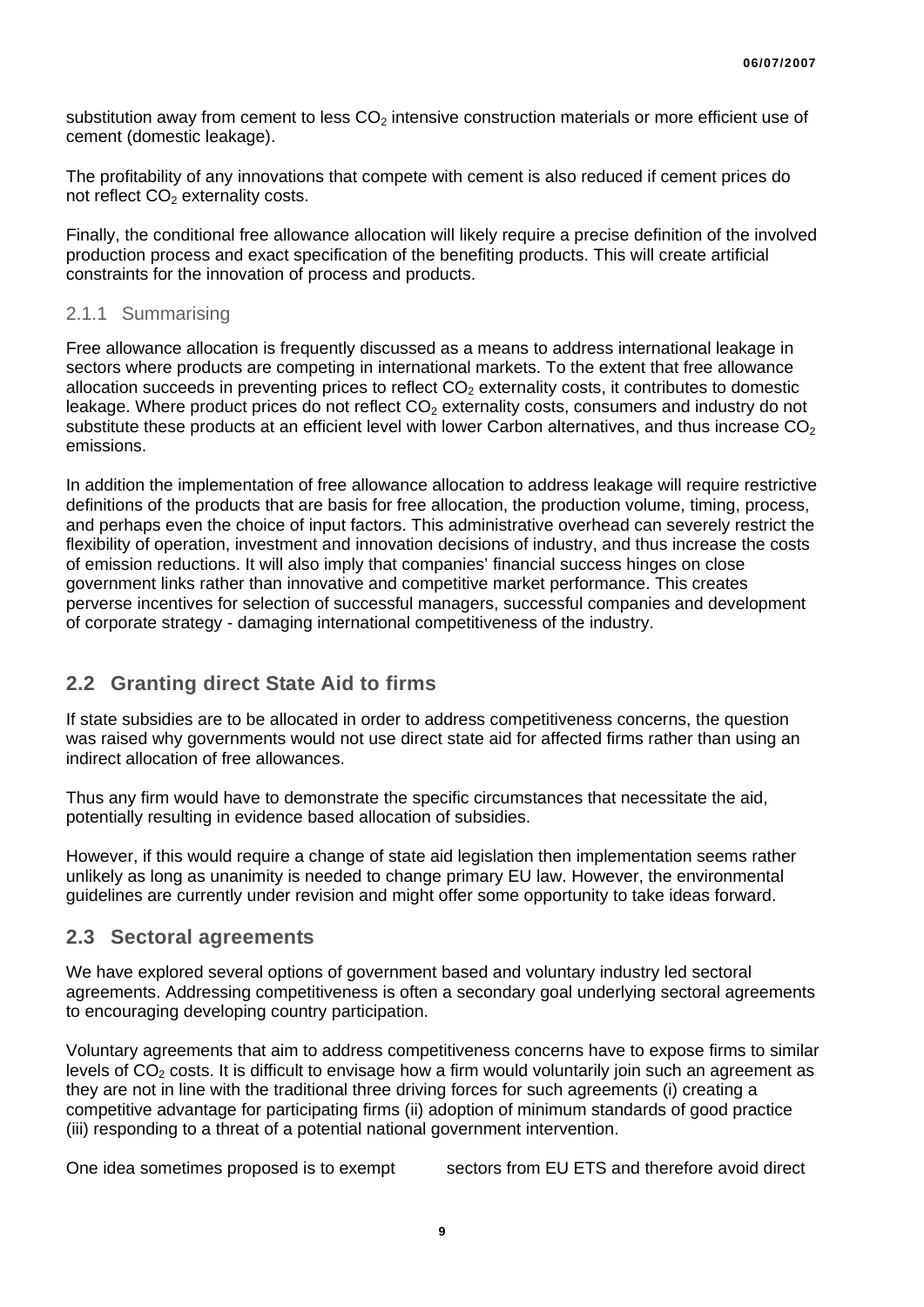exposure to CO<sub>2</sub> prices. Sector participants instead commit to deliver global emission reductions. Definitions of base lines to measure and responsibility for delivery of such agreements are complex. They also tend to focus on the application of best available technology, which tends to be more widely applied in new installations in developing countries than in some old installations of developed countries. Finally, they tend to represent a step backwards from  $CO<sub>2</sub>$  cost internalisation.

Government-led sectoral agreements could in principle deliver the desired price signal. By focusing on  $CO<sub>2</sub>$  pricing in specific sectors it might be easier to gain international support for such policies than by expanding the outreach to the entire economy of participating countries, perhaps supported by programmatic CDM projects.

It seems that in the short to mid-term, voluntary sectoral agreements are unlikely to directly address leakage of exposed sectors. In addition to the aspects discussed above, sectoral approaches face the additional challenge of commitment. Cost differences are likely to receive most attention at times when low global demand drives prices down to variable costs and induces closure of installations with highest costs. Sectoral agreements might break, or could be expected to break, at these times.

Sectoral agreements can play a more important role in engaging a wider set of countries in pursuing climate policy. Focusing on this primary objective and alleviating any negotiations from 'impossible' secondary objectives like addressing leakage might benefit and accelerate the process. This could indirectly reduce leakage – an accelerated implementation of climate policy across regions is likely to reduce the leakage.

## **2.4 Export taxes and border adjustment – economic dimension**

#### 2.4.1 Export taxes

Export taxes are already implemented by China on some energy intensive commodities as the country wants to sell higher value products that have (i) lower local environmental impacts (ii) do not increase the energy import dependency of China (iii) allow for higher margins. Egypt recently implemented export taxes for cement and clinker, apparently to reduce export driven domestic price increases that negatively affected domestic construction.

It seems that currently few countries want their industry to export basic CO<sub>2</sub> intensive commodities. Thus they could be prepared to implement export taxes on the commodities identified as particularly strongly affected by competitiveness concerns.

#### 2.4.2 Border Adjustment

A more comprehensive measure than an export tax would be border adjustment. The idea might be easiest explained using the example of existing scheme of Value added taxes: If a car is bought in Germany, then the sales price includes the value added tax that was accrued over the various production steps. A trader exporting the car to Switzerland will ask the customs office to reimburse the German value added tax. The Swiss customs office will levy on the import of the car the Swiss Value added tax.

Border adjustments at the level of  $CO<sub>2</sub>$  costs create a level playing field with regard to  $CO<sub>2</sub>$  prices among producers operating in countries or regions with different  $CO<sub>2</sub>$  prices. The following dimensions can be discussed for the implementation of border adjustments:

First, how is the level of the border adjustment is related to the CO2 emissions per unit of the commodity? One proposal is to identify the best available technology and to set the adjustment level at the CO2 emission rate of that technology. This approach will not discriminate against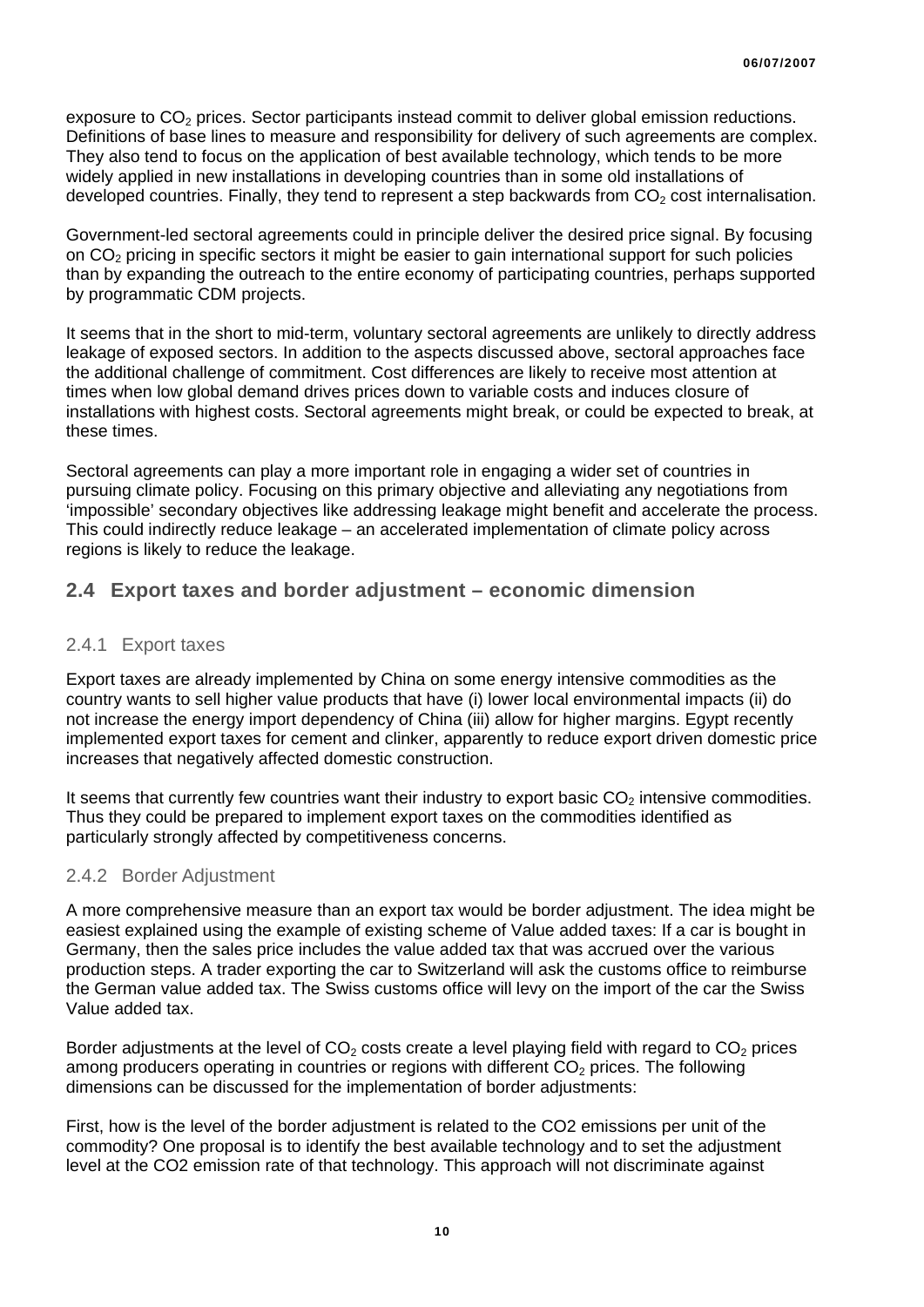producers in regions covered by lower CO2 prices, as the border adjustment will not impose a higher cost on them than on producers in regions with high CO2 prices who can either produce with best available technology or older technologies and thus higher emission costs.

It has been proposed to scale the level of adjustment by an effort rate that reflects the share of allowances a sector has to buy in auctions and the level of abatement achieved. While this scaling might not necessarily reflect the costs the producer faces in this country, it would improve the incentives for countries to pursue stringent climate policy.

Second, should the adjustment be in allowances or in money terms? Adjustments using allowances require importers to buy allowances to cover the  $CO<sub>2</sub>$  embedded in the imports and to compensate exporters with allowances that were required for the production of the commodity. This ensures real emission reductions rather than emission reductions from leakage. Alternatively the adjustment rate can be multiplied with the market price for  $CO<sub>2</sub>$  allowances at the time when the commodity is physically exported/imported to allow for adjustment in money terms.

Third, how far down the value chain is the adjustment applicable? In the cement example [\(Figure](#page-3-0)  [1\)](#page-3-0), the  $CO<sub>2</sub>$  intensive commodity is the clinker. Adjustment could be applied to clinker at the level of CO<sub>2</sub> intensity of producing clinker with the best available technology. In this case clinker costs and prices would increase in regions with higher  $CO<sub>2</sub>$  prices. This would significantly increase the costs of producing cement in these regions providing incentives for the relocation of cement production. This suggests that border adjustment is also applied to cement for the clinker content of the cement. Moving down the further the value chain, the cost increases for concrete products due to higher clinker prices are small relative to the value added and concrete products are difficult to transport internationally, suggesting that no border adjustment would be required.

The example illustrates that border adjustment might only be required for the  $CO<sub>2</sub>$  emissions of the  $CO<sub>2</sub>$  intensive commodity and not for subsequent (smaller)  $CO<sub>2</sub>$  emission levels. The number of adjustment levels that would be required to a very small number of specific commodities (clinker, semi-finished steel, some basic chemicals). The adjustment is likely to be only required at the early stages of the refinement of the product, where quantities are homogeneous hence straightforward to measure and apply adjustments (i.e. clinker, cement, not concrete, or semi-finished steel, refined steel, not cars<sup>[2](#page-10-0)</sup>).

Given the long list of negative experiences developing countries had with import taxes levied by developed countries, credible measures are required to address the concerns. One idea emerging from the discussion was to channel any net revenue into an adaptation fund for projects in developing countries.

## **3 Panel 3 Institutional and legal aspects to address competitiveness and provide investment certainty**

The discussion of the institutional and legal aspects of instruments to address competitiveness concerns started with a short review of the objectives that are pursued with the implementation of the instruments.

<span id="page-10-0"></span> 2 The question emerged, whether border adjustment for semi-finished steel should be implemented at the emission level of Basic Oxygen Furnaces or the significantly lower emission levels that can be achieved when scrap metal is recycled in electric arc furnaces. As border adjustment will cover also scarp metal it will also increase scrap prices (and increase incentives for recycling) while not offering a competitive advantage for electric arc furnaces as the input price increases. As most  $CO<sub>2</sub>$  emissions are related to the primary production of semi-finished steel, the border adjustment would be applied at that level.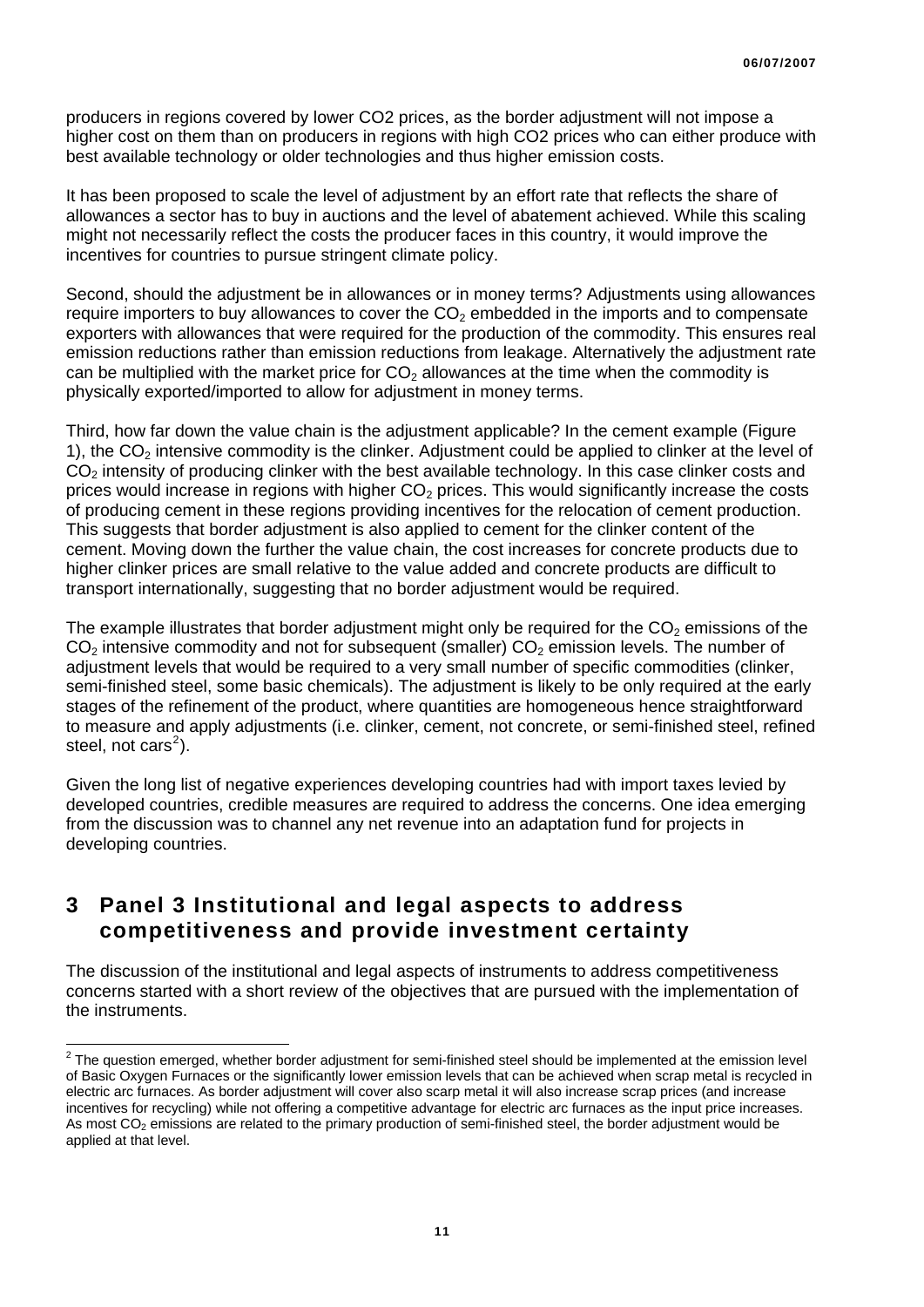As most leakage will result from investment choices, the objective for any of the instruments is to provide long-term confidence for market participants that a specific locational choice will not expose them to strong competitiveness distortion. The presentation and discussion indicated that sectors differ in how they assess related uncertainties and what political signals, legal and institutional framework, they require to develop that confidence.

Two generic results are (i) that instruments have to offer some long-term confidence, and (ii) that levels of uncertainty across different aspects of climate policy add up and increase the complexity of decision making. Where this uncertainty is not reduced, it might undermine the Carbon signal such that organisational inertia results in business as usual decisions. (iii) That policy instruments have to be sustainable at times of downturns for sectors or economies. These are the times when producers are most sensitive to cost differences and thus the times when these instruments are most needed. But they are also the times when political pressure on governments or firms to relax export taxes or seize participation in sectoral agreements could be strongest.

Regarding the free allowances allocation it was noted that it might face increasing challenges under European state aid law and be perceived as subsidy by the WTO. The frequently raised question emerged, how important the independence of institutions is to decide on free allowance allocation, in order to achieve a more technical and less distorting approach..

Regarding sectoral agreements, it was discussed to what extent these agreements, where signed between private sector participants, raise anti-trust concerns and how they could link up to international frameworks like the UNFCCC process. We refer to forthcoming documents of the IEA for a more detailed analysis as to how sectoral agreements can achieve other objectives.

Export taxes seem to raise no concerns under WTO rules. We did not discuss processes and possible means of coordination that could result in a wider set of countries to implement such taxes. In response to the concern that export taxes might be scrapped by the national government when the specific sector faces a slump (and the export taxes would be most required to contribute to a level playing field), one proposal was to link export taxes to border adjustment. The export taxes could be imputed against import taxes. Where both are at the same level, the import tax is ineffective as long as the export tax stays in place and at the same time creates incentives to retain the tax in place.

The legal dimensions relating to border adjustment were discussed in some detail. The two main aspects are illegal subsidies/discrimination (under the most favoured nation as well as under the national treatment clauses) and admissibility of any discrimination based on international environmental agreements and/or the justification provisions of the GATT. The implementation of border tax adjustment at the level of best available technology where allowances are auctioned for sectors does not seem to create discrimination against foreign producers relative to a situation where the sector could, in the absence of BTA, not be exposed to the full  $CO<sub>2</sub>$  price signal. This reduces the reliance on the alternative approach for justification. While the alternative approach would in principle grant more freedom to adopt a more stringent solution, it might be more difficult to overcome the legal obstacles. Setting border tax adjustments at best available technology would avoid problems both with regard to the most favoured nation and the national treatment clauses of GATT.

It was noted that there exists no ex-ante clearance process for the instrument. Instead, countries and regions can implement border adjustment and might subsequently be challenged.

There are historic examples of countries implementing trade related measures to provide their domestic industry with a competitive advantage for the period until these measures have been successfully challenged in WTO litigation. However, this does not seem to be a viable approach given (i) the objective to provide overall positive attitude toward climate change (ii) the need to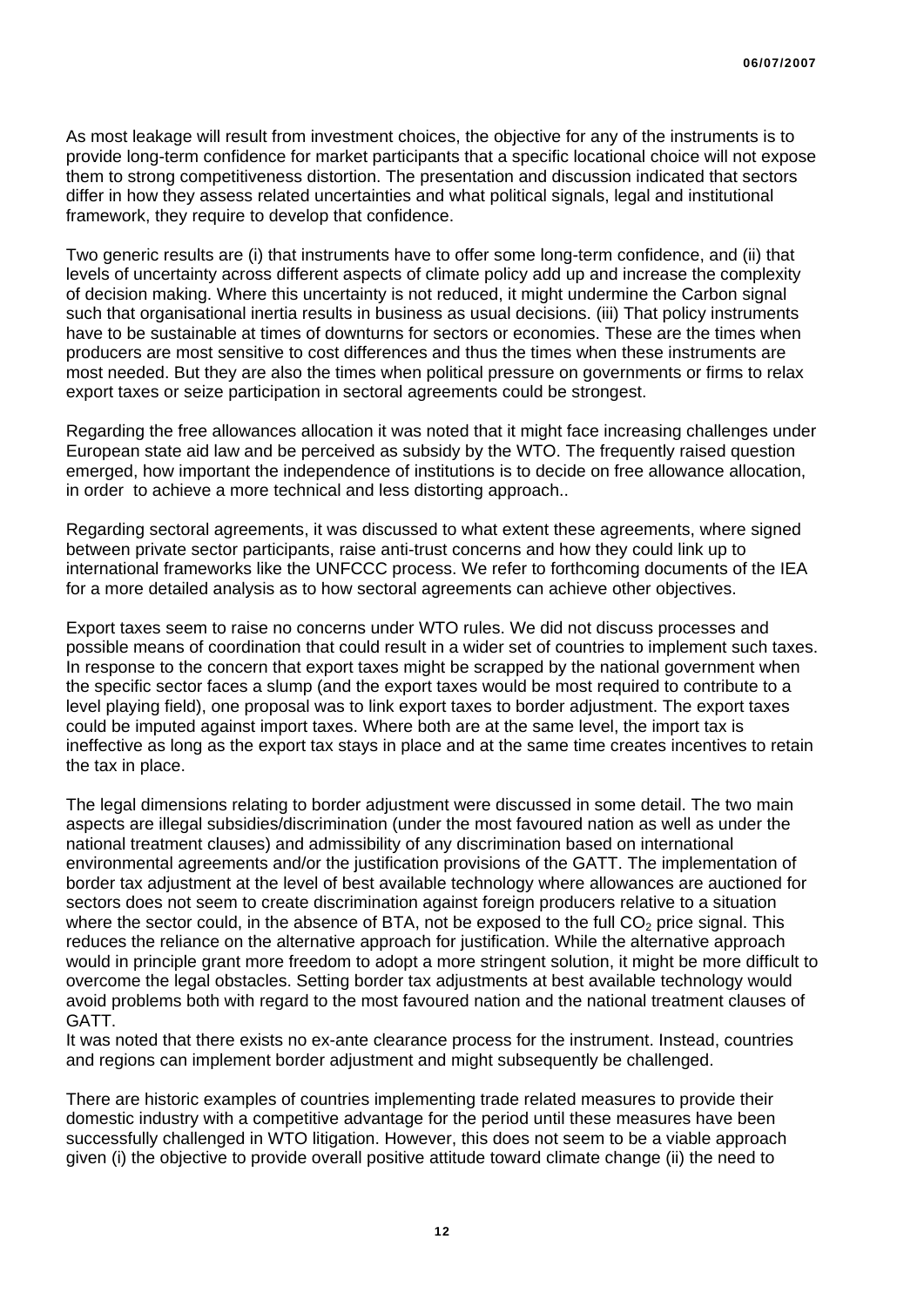provide security for investors regarding competitiveness concerns over a duration relevant for their investment decisions (iii) the perspective that border adjustment could support global climate policy for some time until  $CO<sub>2</sub>$  prices are harmonised. Using a safe approach that minimises risk of legal failure and signs up support of multiple countries early on was seen as an important objective.

This also relates to the question, which institution would determine the level of best available technology used for the border adjustment. Producers in regions with low  $CO<sub>2</sub>$  prices have an interest to demonstrate that a very efficient technology exists so as to minimise the level of border adjustment. In contrast, producers in regions with high  $CO<sub>2</sub>$  prices might be interested to provide information that demonstrates that production processes are more  $CO<sub>2</sub>$  intensive. Thus, the institution determining the level of border adjustment is in the favourable situation of receiving information from both perspectives so as to make a well informed technical judgement. Institutional independence and international participation will increase the credibility of the decision and is likely to reduce the international opposition.

# **4 Panel 4 – International politics of competitiveness**

The ongoing debates and emerging concepts for CO2 allowance trading at state and federal level in the US and Australia illustrate that allocation and competitiveness are not only at the core of the European debate, but also are important dimensions that seem to prompt somewhat different responses in other regions.

The Regional Green House Gas Initiative (RGGI) among states in the North East of the US will implement emission trading for the power sector when launched in 2009. Most of the states that have decided on the allocation methodology envisage 100% auctioning of allowances. Leakage and competitiveness distortions, mainly relative to neighbouring states, will be monitored. At this stage no explicit measures to address potential distortions are envisaged.

In the discussions on emissions trading in California, leakage relative to neighbouring states is again an important topic. Both free allowance allocation and border adjustment are discussed as measures to address concerns.

In the Australian debate the proposals for emission trading, initially brought forward by the states' initiative, have been adopted with small alterations by the federal government. Competitiveness concerns, mainly towards third countries, have a strong impact on the discussion and proposed design choices. State level initiatives could not implement international border adjustments towards third countries and resorted to free allowance allocation options. These were transferred to the federal government proposal and remain the main mechanism currently in the discussion.

As the debate across the world evolves in parallel, one big concern is that all schemes might lock into a second best solution. As some countries start to use free allowance allocation to address competitiveness and leakage concerns, others will follow. It seems rather difficult to subsequently find a way to move away from that pathway. Such future improvements would be particularly difficult where time frames for which allocation decisions are fixed differ between countries. Sunset provisions that condition free allocation to ongoing competitiveness/leakage concern might improve the situation but do not address the coordination problem.

Given their ambition to take leadership in climate policy, European countries might want to carefully consider the signals they send and the pathways onto which they move the debate, when using free allowance allocation post 2012.

Non of the solutions to address leakage are easy. Agreement is strong that solutions are complex. For example, the political implications of border adjustments received attention during the